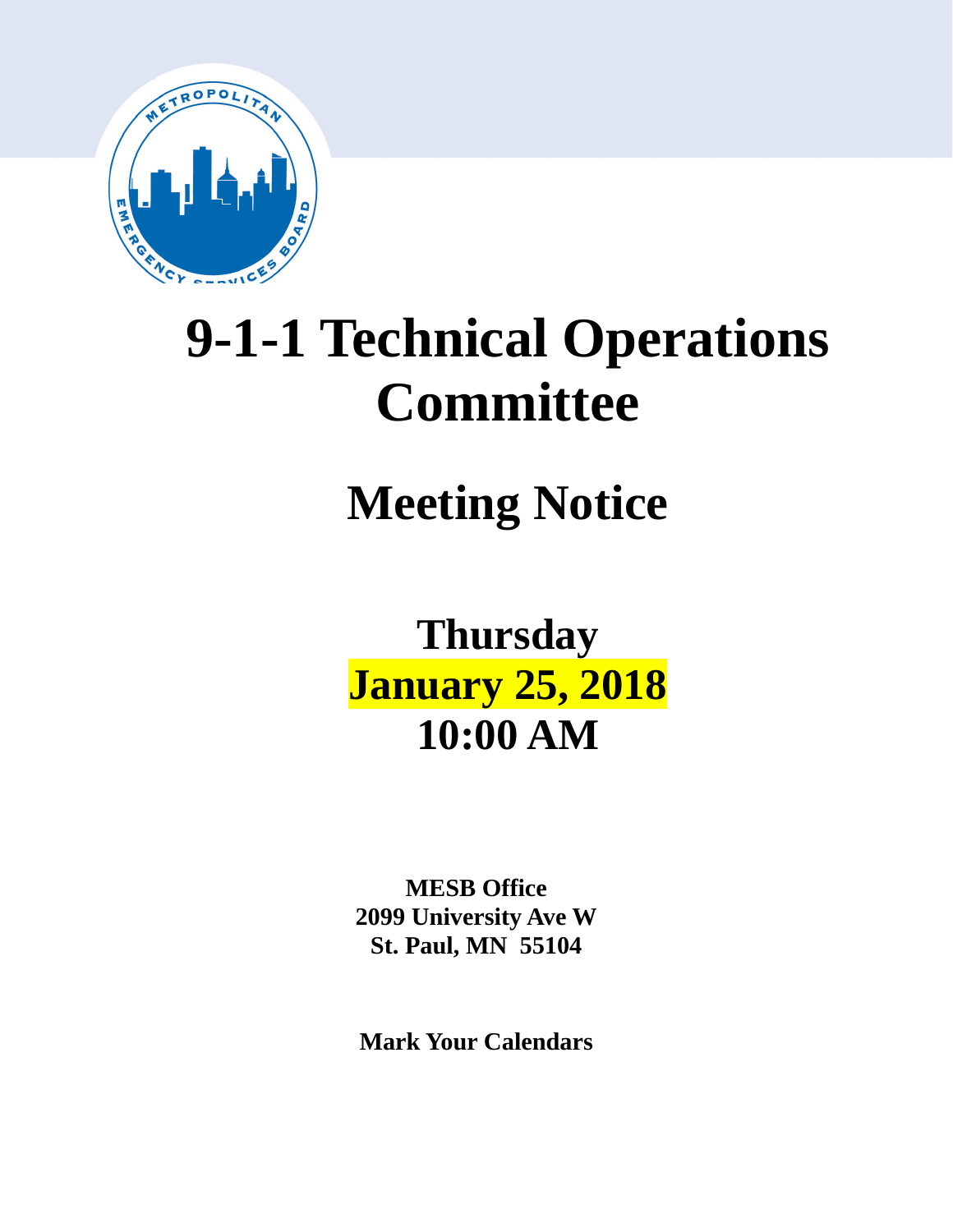# **Metropolitan Emergency Services Board**

### **9-1-1 Technical Operations Committee Tentative Agenda January 25, 2018**

- 1. Call to Order
- 2. Approval of Minutes / Agenda
- 3. Action Item
	- A. Election of SECB NG9-1-1 Committee Representatives
		- 1. Representative
		- 2. Designated Alternate Representative

# 4. Unfinished Business

- A. Next Generation 9-1-1
	- 1. Text-to-9-1-1 implementation
		- a) Greater MN
		- b) Metro Area
	- 2. Firewall implementation
- B. PSAP Operations Round Table Work Group update
- C. Emergency Communications Professionals Training Curriculum Development Project
- D. CAD-to-CAD Interoperability Feasibility Study

# 5. Pending Business

- A. Legislation
- B. COOP (Continuity of Operation Plan) Development
	- 1. Metro area work shop?

### 6. Reports

- A. Wireless Issues
- B. GIS Issues
- C. Data Issues (see attached)
- 7. Adjourn

8.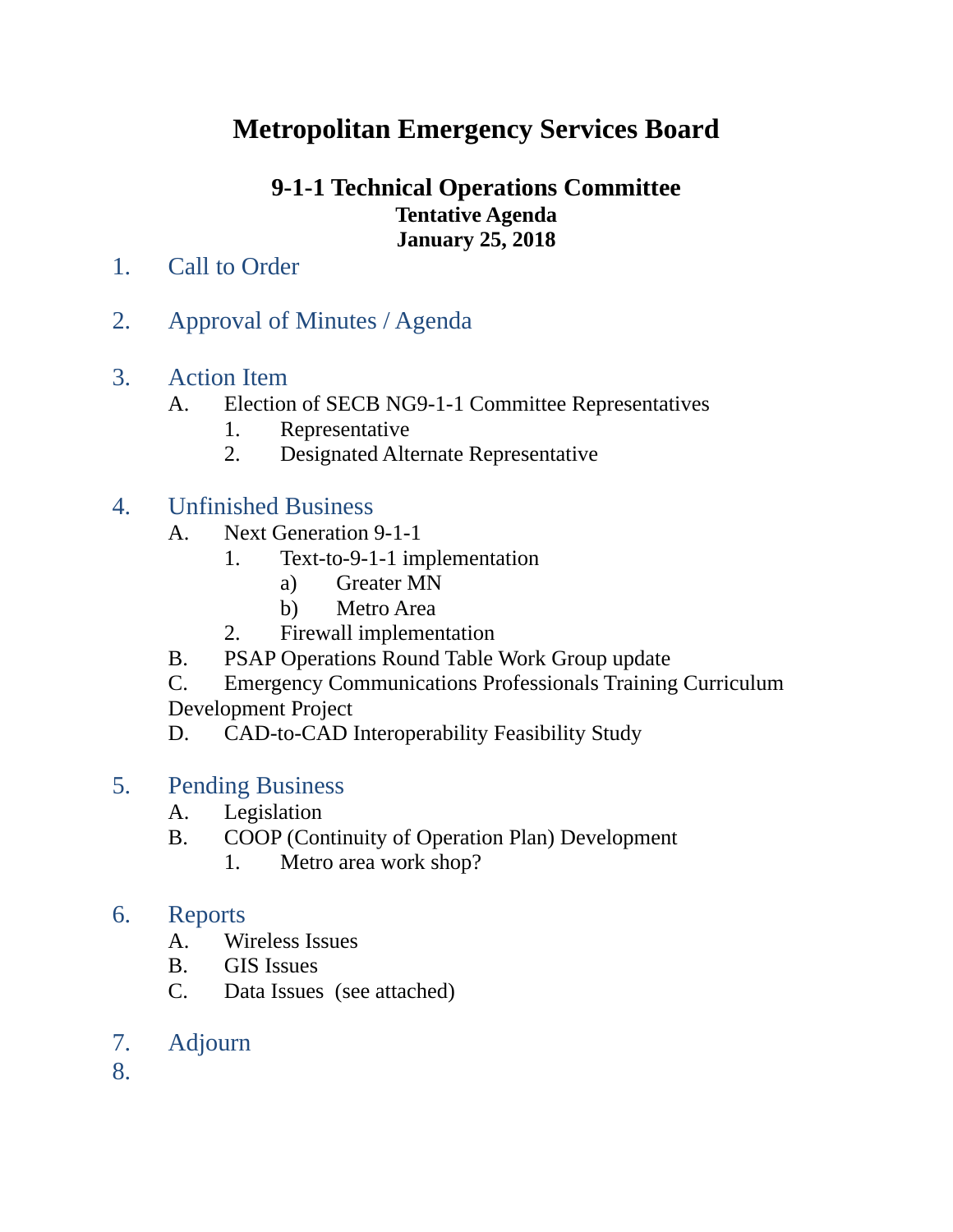#### **Metropolitan Emergency Services Board 9-1-1 Technical Operations Committee Draft Meeting Minutes**

**November 16, 2017**

#### **Committee Members**

| X | Nancie Pass, Ramsey (Chair)   |   | Kathy Hughes, Hennepin       |
|---|-------------------------------|---|------------------------------|
|   | Bob Dowd, Isanti (Vice-Chair) |   | Lisa Lovering, Isanti        |
| X | Val Sprynczynatyk, Anoka      |   | Heather Hunt, Minneapolis    |
| X | Jim Scanlon, Bloomington PD   |   | Jonathan Rasch, Ramsey       |
| X | Tim Walsh, Carver             | X | Angie Iverson, Scott         |
|   | Jon Eckel, Chisago            | X | Darlene Pankonie, Washington |
| X | Cheryl Pritzlaff, Dakota      |   | Doug Anschutz, Washington    |
|   | Troy Ruby, Dakota             |   |                              |

#### **Alternates**

| Kyle Blum, Anoka             |   | Bob Shogren, Isanti              |
|------------------------------|---|----------------------------------|
| Deb Paige, Carver            | X | Christine McPherson, Minneapolis |
| Susan Bowler, Carver         |   | Denise O'Leary, Ramsey           |
| Vicki Nelson, Dakota         |   | Jill Martens, Scott              |
| Jeff Schlumpberger, Hennepin |   |                                  |
|                              |   |                                  |

#### **Others Attending**

Pete Eggimann, MESB Scott Haas, Scott Co. Jill Rohret, MESB Tony Martin, Edina Scott Wosje, Northland Jeff Lessard, U of M

Marcia Broman, MESB Heidi Hieserich, Airport Martha Ziese, MESB Lauren Petersen, Airport Kay Simons, MESB Vikki Vadnais, AHEMS Michael Selby, North EMS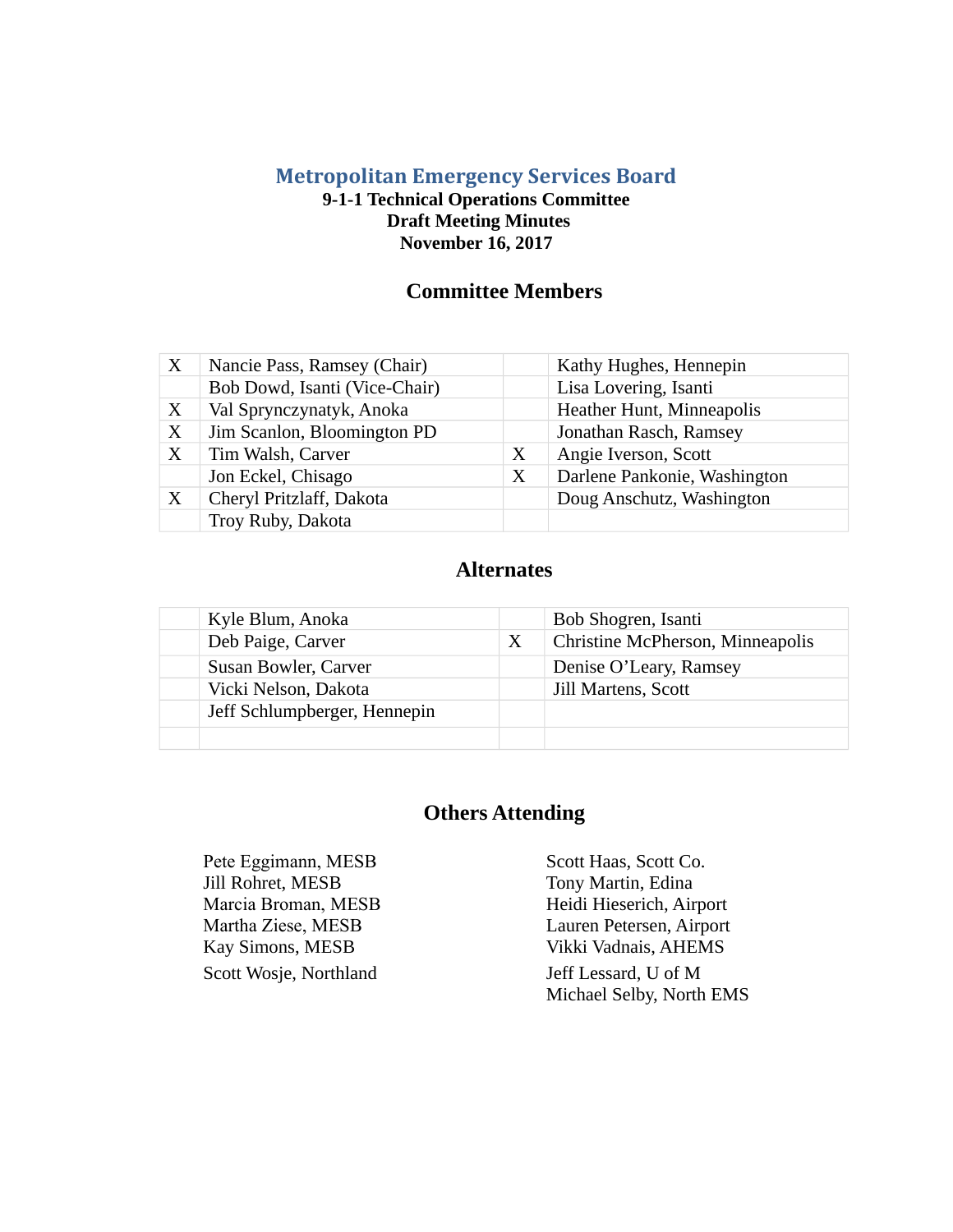#### **1. Call to Order**

Nancie Pass called the meeting to order at 10:05.

#### **2. Approval of Minutes / Agenda**

Nancie asked for a motion to approve the agenda for the November 16, 2017 TOC. *Motion (Iverson/ Sprynczynatyk) to approve the November 16, 2017 TOC agenda. Approved.*

Nancie asked for a motion to approve the draft for the October 19, 2017 minutes if there were no corrections or additions.

*Motion (Pritzlaff/Iverson) to approve the draft October 19, 2017 minutes. Approved.*

#### **3. Action Items**

#### A. Election of Officers

1. Chair

Val Sprynczynatyk, Anoka nominated Heather Hunt, Minneapolis for Chair. Heather was not in attendance, but Val had received confirmation from Heather that she would accept.

2. Vice-Chair Dar Pankonie, Washington nominated Val Sprynczynatyk for Vice-Chair.

*Motion (McPherson/Pankonie) to approve Heather Hunt as 911 TOC 2018 Chair and Val Sprynczynatyk as 911 TOC 2018 Vice-Chair. Motion carried.*

#### B. Text-to-911 Call Processing Standard

Heidi Hieserich introduced the draft of standard to the members. The original draft was reviewed by the committee last spring. At that time, it was tabled until more testing could be completed. The testing has now been completed and the current language in the standard reflects the experience gained from that testing. Dar Pankonie said she approved. It works well with the language from the state.

Heidi was asked if there should be a disclaimer stating the CPE cannot text back. Dar suggested 8.1 indicate that. Jeff asked if it should state that PSAP can make a voice call back only? Tony suggested taking out the recommend in B.7.

Motion (Pankonie/ Pritzlaff) to approve the standard with the revised language. Approved.

Pete said he will let the state committee know that there were some minor changes. The MESB Executive committee will vote on it at the December meeting, and the MESB full board will vote on it in January.